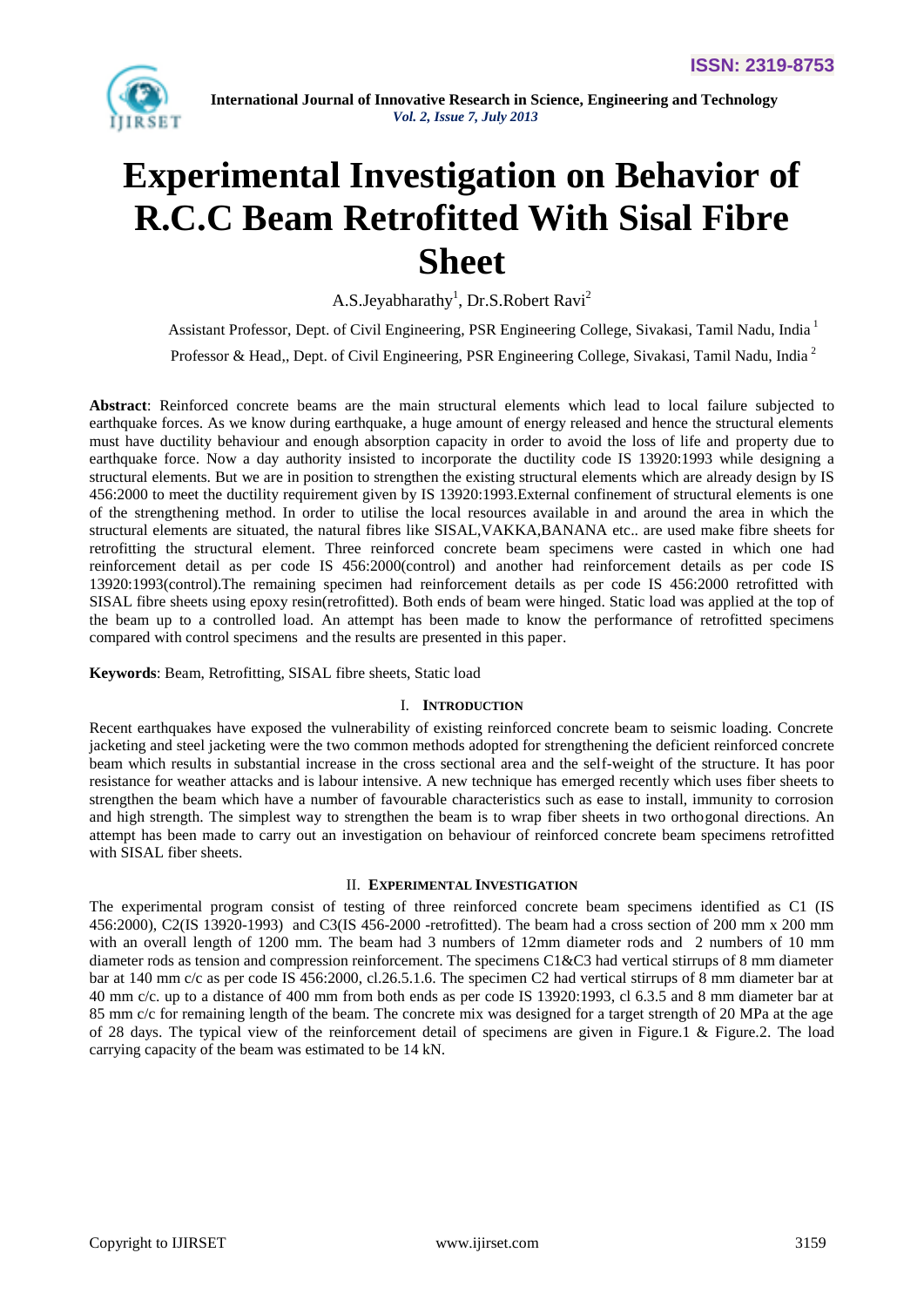



Fig. 1 Typical view of reinforcement detail of C1 & C3 Fig. 2 Typical view of reinforcement detail of C2

# III. **PREPARATION OF SPECIMENS**

The reinforced concrete beam specimens were cast using wooden moulds. Reinforcement was prepared and placed inside the mould. The grade of concrete used was M20. IS method of mix proportioning was adopted to arrive design mix as1:1.5:3.17 with the w/c ratio of 0.5. Concrete was mixed in a tilting type mixer machine and was properly placed and compacted. The sides of the mould were removed 24 hours after casting and the test specimens were cured in water for 28 days. Before wrapping fiber sheet, the faces of the specimen were ground mechanically to remove the laitance. All the voids were filled with putty. Then a two component primer system was applied on the concrete surface and allowed to cure for 24 hours. A two component epoxy coating was then applied on the primer coated surface and inner layer of fiber sheet and immediately wrapped over the bottom and side surface of the reinforced concrete beam. A hand roller was then applied gently over the wrap so that good adhesion was achieved between the concrete surface and allowed to cure for seven days. Another coat of the two component epoxy was applied over the inner layer of fiber sheet. Then the outer layer of wrap was applied following the same procedure and allowed to cure for a further period of seven days. Both the wrapped layers were orthogonal to each other. Figure.3, Figure.4 show the typical view of control and retrofitted specimens.



Fig. 3 Typical view of Control Specimen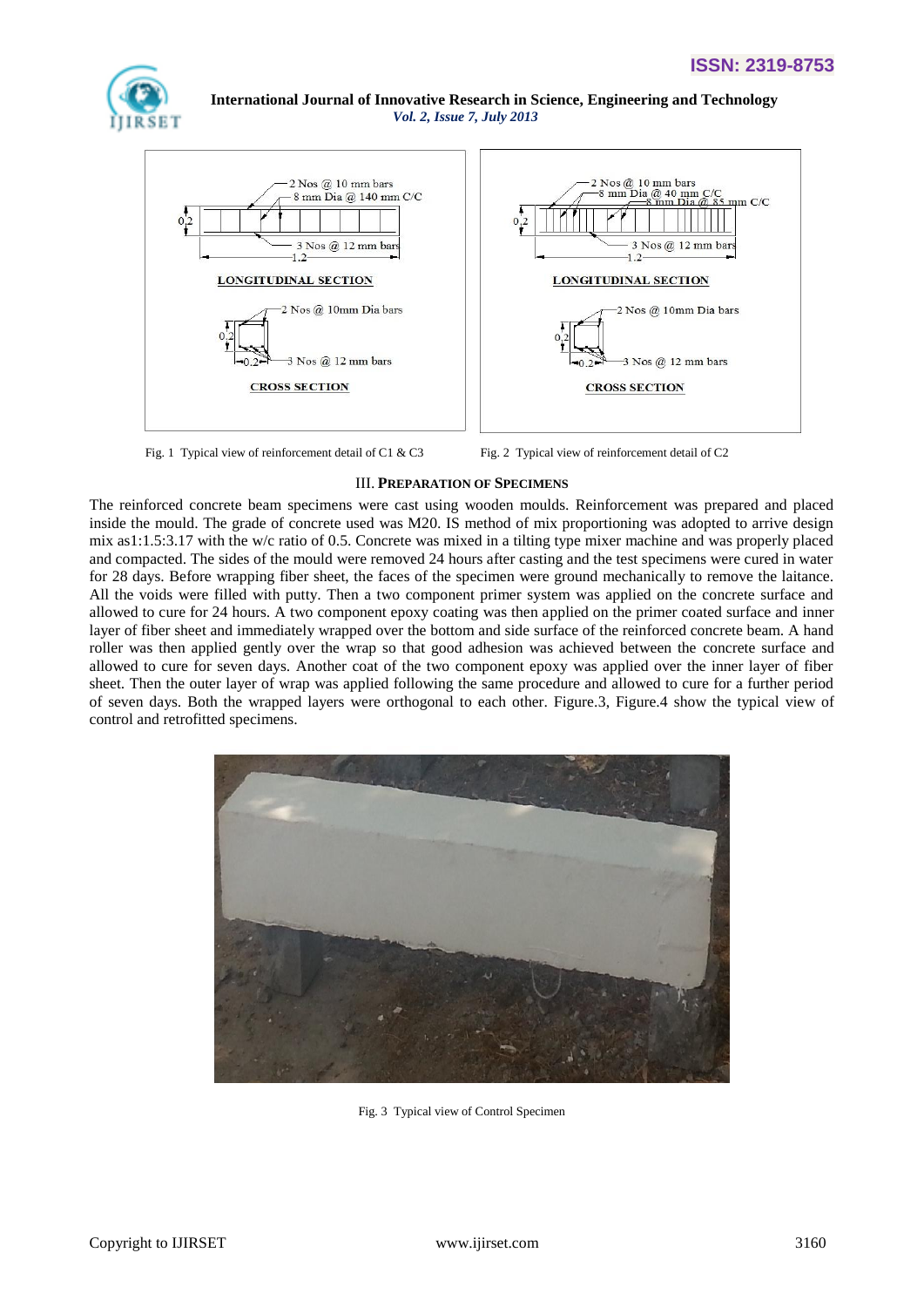



Fig. 4 Typical view of Retrofitted Specimen

# IV.**DESCRIPTION OF TEST PROGRAMME**

The specimens C1,C2  $\&$  C3 were tested in a loading frame in the horizontal plane. Both the ends of the beam were hinged using roller plates. The point load upto 10 kN was applied at the center of beam using a hydraulic jack of 50 kN capacity and the load was measured using an electrical load cell. The deflection at the center of the beam was recorded at regular load intervals up to a control load of 10 kN. Figure.5 show the typical view of the loaded retrofitted specimen.



Fig. 5 Typical view of Specimen Retrofitted with SISAL fiber sheet

# V. **RESULTS AND DISCUSSION**

In the case of specimen C1, first crack was formed approximately at center of the beam at a load of 7 kN. The crack widened at a load of 8 kN. Spalling of concrete occurred in the tension zone at a load of 9.5 kN. The application of the load was stopped when the load reached 10 kN for our convenience. The corresponding beam deflection was 7.59 mm. In the case of the specimen C2, first crack was formed approximately at center of the beam at a load of 8 kN. The cracks widened at a load of 9 kN. Spalling of concrete occurred in the tension zone at a load of 9.5 kN. The application of the load was stopped when the load reach 10 kN for our convenience. The corresponding beam deflection was 6.07 mm. In the case of the specimen C3, first crack was formed approximately at center of the beam at a load of 9 kN. The application of the load was stopped when the load reach 10 kN for our convenience .The corresponding beam deflection was 4.65 mm. The percentage reduction in deflection of the control and retrofitted beam specimens are given in Table.1